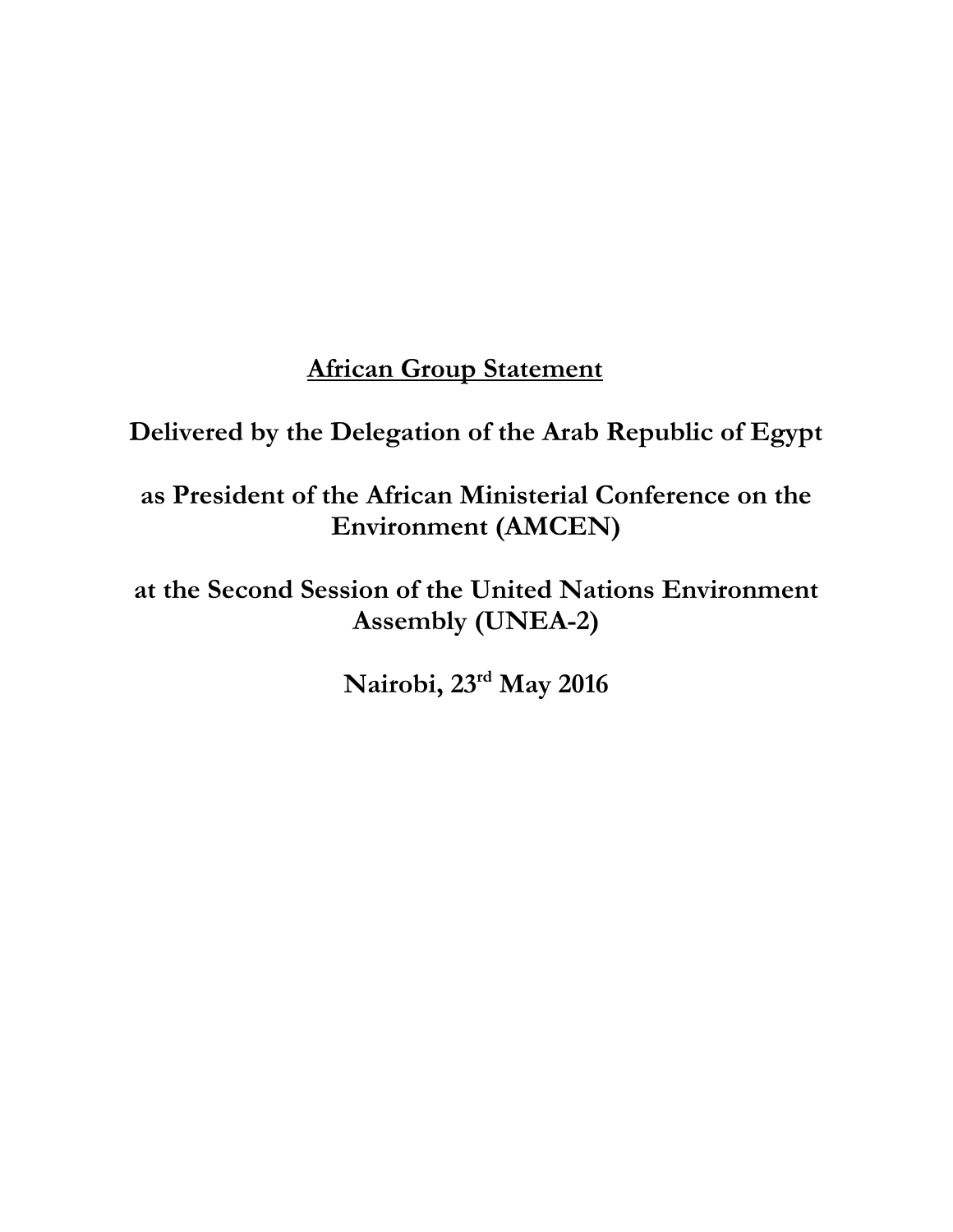**Mr. President, Executive Director, Deputy Executive Director, Distinguished Delegates, Ladies and Gentlemen,**

I have the honour to deliver this statement on behalf the African Group.

First, allow me to congratulate His Excellency Mr. Edgar Gutierrez, Minister of Environment and Energy of Costa Rica for your election as the President of the United Nations Environment Assembly at its Second Session (UNEA-2), as well as all the newly elected members of the Bureau. The African Group remains readily available to offer support to the new Bureau in performing its duties throughout the coming period.

Allow me also Mr. President, to pay tribute to Her Excellency Oyuun Sanjaasürengiin and to all the members of the outgoing Bureau for their outstanding work during the past two years.

### **Mr. President,**

UNEA-2 convenes at a time of great relevance, especially in terms of the ongoing international efforts of achieving sustainable development. In this regard, Africa welcomes the overarching theme of UNEA-2, namely, "*Delivering on the environmental dimension of the 2030 Agenda for sustainable development".* Last year, the international community adopted three important milestone agreements that will set the path for national and international efforts to attain sustainable development in the coming years.

The 2030 Agenda lays out an ambitious framework for achieving sustainable development in its three dimensions; economic, social and environmental. On the other hand, the Addis Ababa Action Agenda aims at addressing the challenges of financing and creating an enabling environment at all levels for sustainable development, in the spirit of global partnership and solidarity; while the Paris agreement was adopted in recognition of the urgent and potentially irreversible threat that climate change presents to human societies and the planet. Finally yet importantly, The Third International Conference for Housing and Sustainable Development (HABITAT III) is set to convene later this year to adopt an equally important and complementing new human settlements agenda.

### **Mr. President,**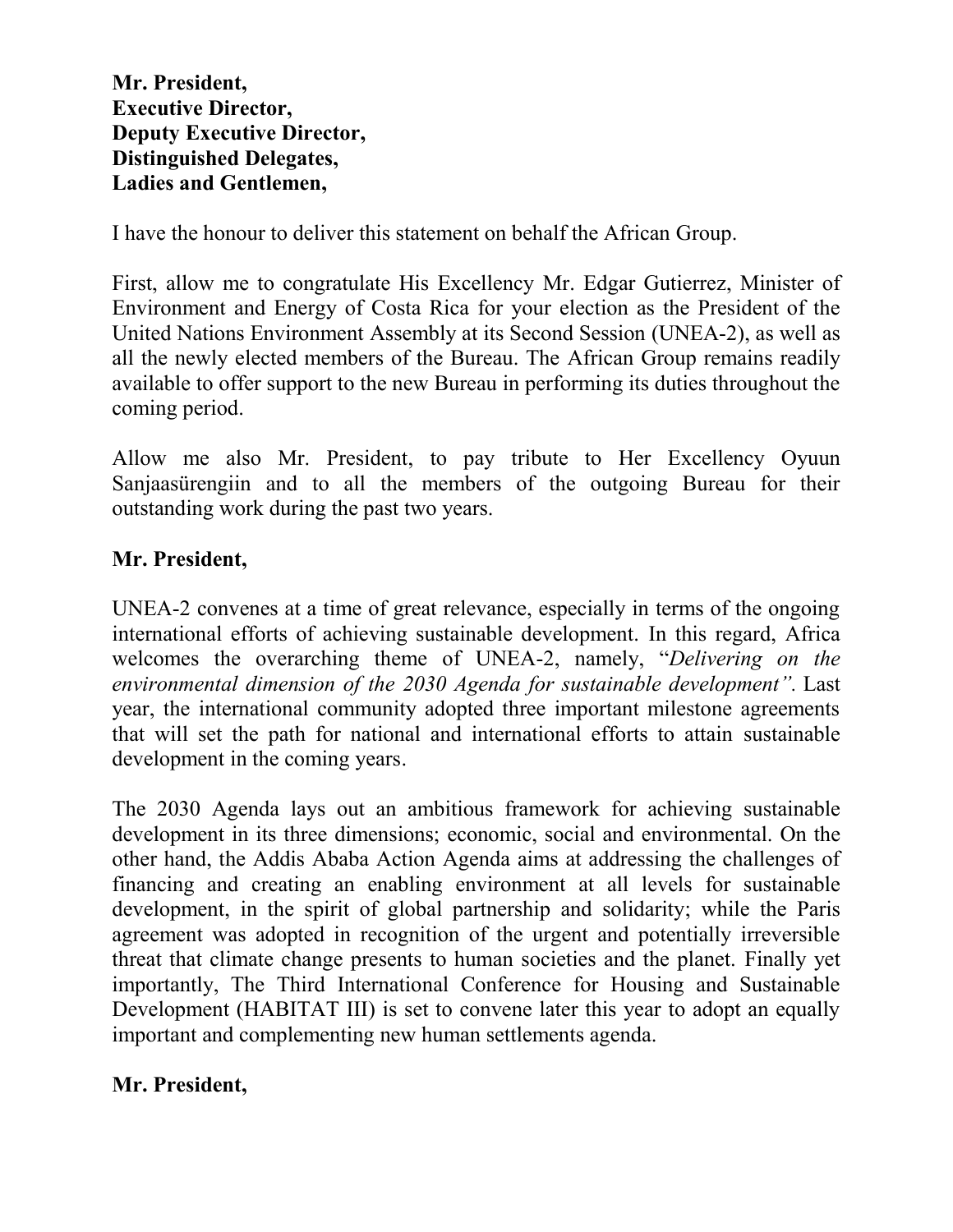The African continent was, and remains, an integral part of these international efforts since achieving sustainable development and alleviating poverty remains a top priority for Africa. In support of these efforts, the African Union, at its  $24<sup>th</sup>$ Assembly in January 2015, adopted "Agenda 2063: The Africa we Want" and its first 10 year implementation plan, a shared strategic framework for inclusive growth and sustainable development for Africa.

In furtherance of this, Africa has agreed to take measures to invest in strengthening and developing institutional and governance mechanisms, processes and interventions of sustainable harnessing of its environmental assets and reversing natural capital losses, as part of the contribution to implement the 2030 Agenda for sustainable development and Agenda 2063. To this end the  $6<sup>th</sup>$  special session of AMCEN, observed with concern that Africa's natural capital loss, estimated at approximately **\$195 billion** annually, continues to undermine Africa's potential for achieving sustainable development and eradicating poverty.

For this reason, in decision 1 of the special session on *"Implementation of 2030 Agenda for Sustainable Development, the Sustainable Development Goals and African Union's Agenda 2063: A Contribution of Natural Capital"* African ministers of environment, agreed to, among others, create and strengthen partnerships in order to promote and inject investments that promote value addition to the continent's natural capital.

## **Mr. President,**

Africa welcomes the adoption of the Paris Agreement on climate change, as demonstrated by the number of African high-level officials attending the signing ceremony in New York last month. We reiterate our commitment to implement the Agreement, and call on the developed countries to provide timely, adequate, accessible, sustainable, and predictable means of implementation to developing countries.

Africa recognizes Ecosystem Based Adaptation (EBA) as an important approach to climate change adaptation and is critical for attaining the SDGs and the 2030 Agenda. We thank UNEP and other partners for setting the stage in the establishment of the EBA for Food Security Assembly (EBAFOSA) in Africa and look forward to the forum contributing towards the implementation of the 2030 Agenda for sustainable development, Agenda 2063 and the Paris agreement"

We also reaffirm the support of African countries to the incoming COP-22 Presidency, Morocco, in their efforts to advance the implementation of the Paris outcome in a balanced, fair and rules-based manner.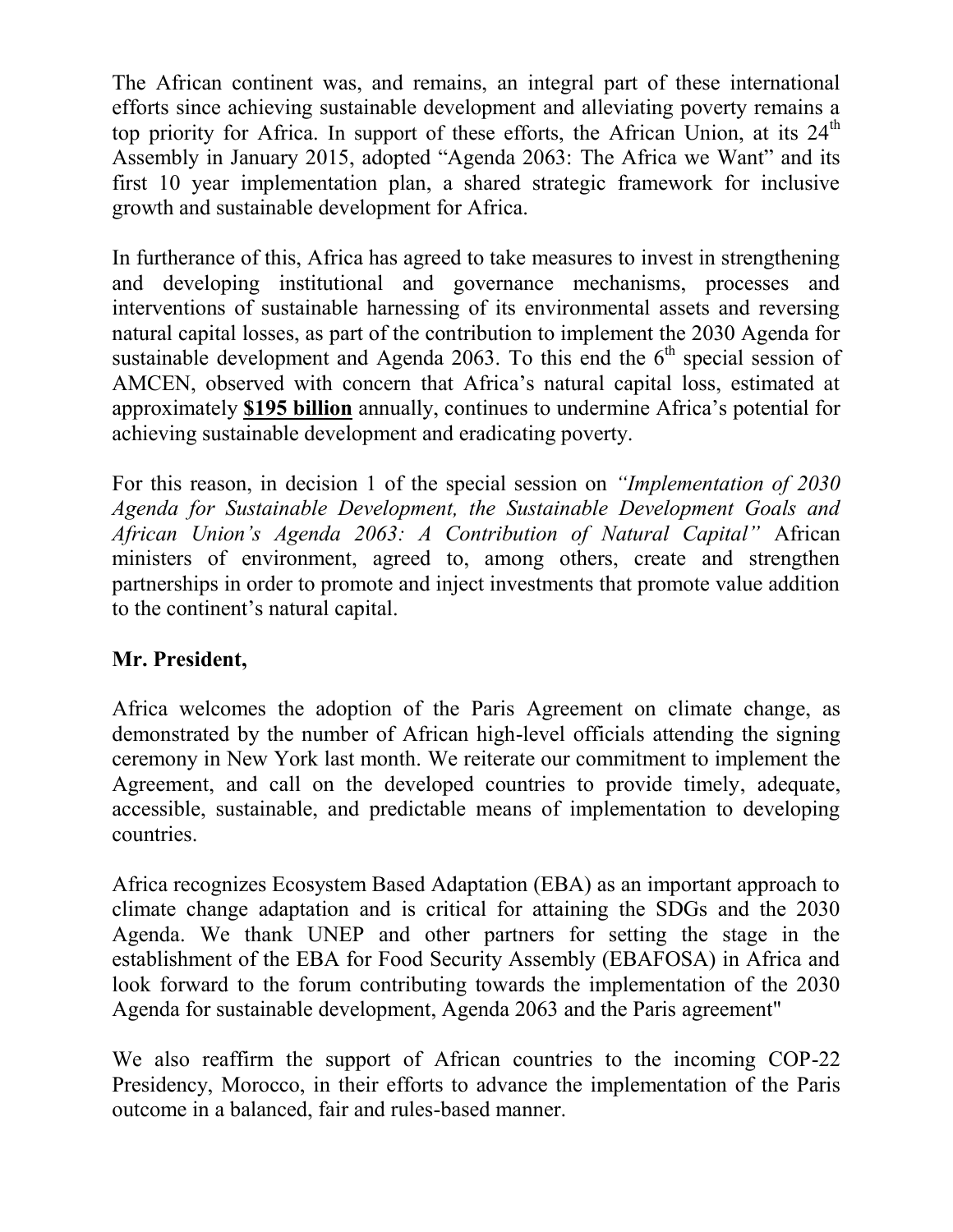## **Mr. President,**

We are also concerned that some African countries continue to face challenges, including the everlasting armed conflicts and instability in many areas affected by illegal activities of criminal groups, that systematically exploit and trade in natural resources in areas affected by armed conflicts. The Africa Group requests UNEA's further commitment, within its mandate, to provide support to African states affected by the negative consequences of armed conflicts, environment loss, desertification and land degradation in order to achieve the environmental dimension of the 2030 Agenda.

We commend UNEP's role in the UN system wide response to illegal trade in wildlife and believe that this will help in raising awareness of the problems and risks associated with the supply of, transit in and demand for illegal trade in wildlife. It is worth noting that the 17th Conference of Parties to the Convention on International Trade in Endangered Species of Wild Fauna and Flora (CITES COP17) will be held in Johannesburg, from 24 September to 5 October 2016 and we look forward to the full participation by Member States in this Conference.

#### **Mr. President,**

We are convinced that regional ministerial fora, such as AMCEN and others should have a clear mandate and role in the work of UNEA in view of the evolving and complex nature of environmental issues. We believe that the mandate of the strengthened regional environment ministerial fora should focus on, among others, promoting linkages between global environmental agenda with those at regional and national level, as well as enhancing inter-regional cooperation to address environmental challenges of the world.

We emphasize the need for strengthening UNEP's strategic regional presence in Africa to support member states and ensure the implementation of the 2030 Agenda in an integrated manner. Furthermore, we call for the capacity of UNEP to be enhanced to support the implementation of programmes and projects at national and sub-regional level that address key environmental challenges.

#### **Mr. President,**

At its  $6<sup>th</sup>$  special session in Cairo last month, AMCEN emphasized on the importance of the timely implementation of all previous UNEA and Governing Council decisions in an inclusive and comprehensive manner, and to enable the region to benefit from the principle of common but differentiated responsibilities of nations, a principle enshrined in a number of important international agreements, and which Africa deems of utmost importance.